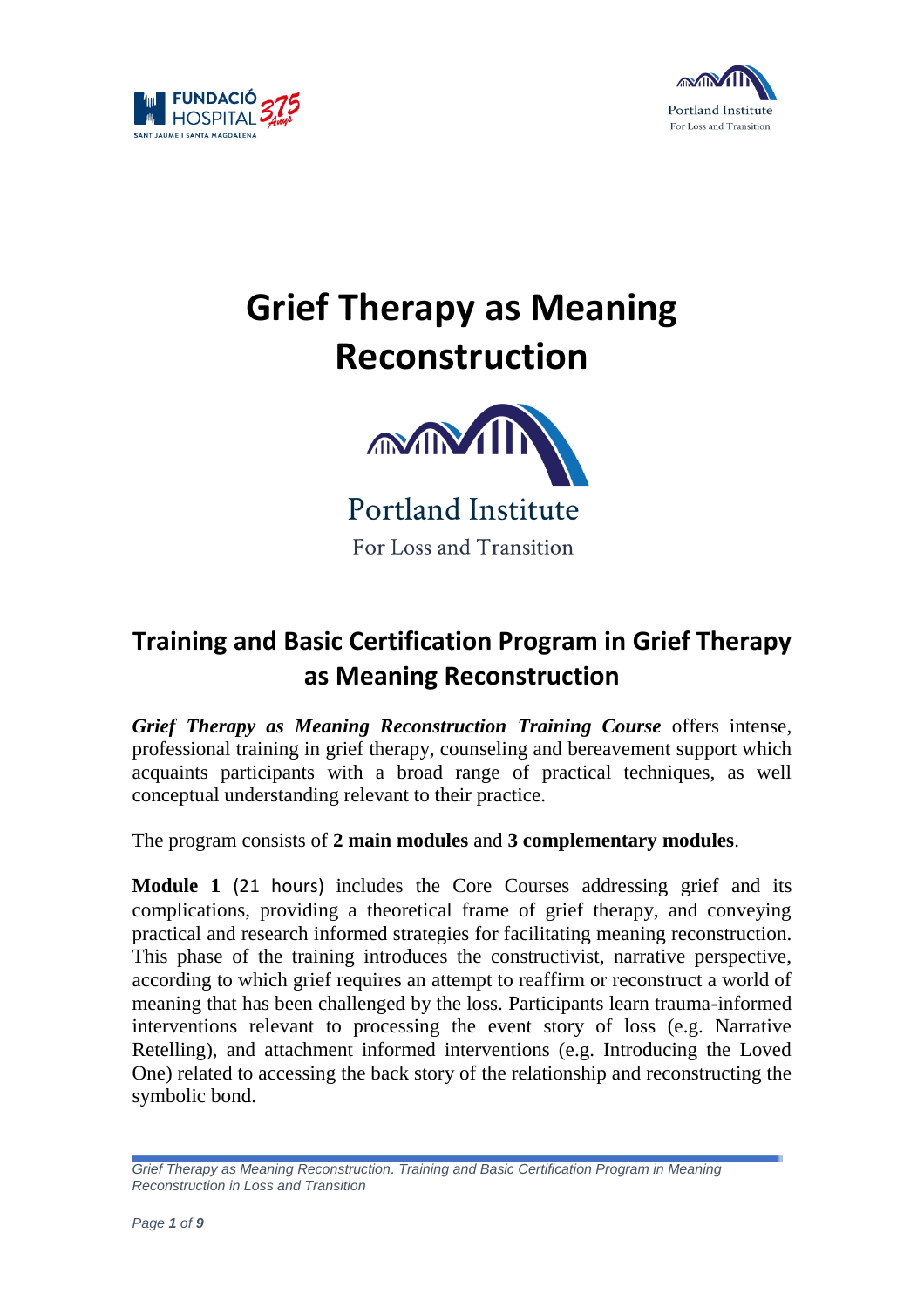



**Module 2** (21 hours) includes varied techniques, applicable in the individual and group settings, and practicum hours. In this program it focuses on work with bodily sensed meanings, the multiplicity of the self and healing dialogues and includes work with ambiguous and non-death- related loses. It consists of a deepening process, in which introduced techniques build one on another in order to a) facilitate the openness and receptivity to the implicit and unspeakable (i.e. Listening to the Body and Analogical Listening), b) differentiate the complexity of the self and emotions (i.e. Composition Work), c) process interpersonal and intrapersonal relations (e.g., Chair Work), and d) construct new life meanings in the wake of loss.

Participants who are interested in completing the Certification Program should also complete the complementary modules listed below:

- Orientation for Reconstructing Meaning: self-learning readings and reflections (12 hours)
- Individual tutoring: minimum 3 hours (3 sessions of 1 hour)
- Evaluation session: Analysis and evaluation of 3 hours of videos and transcripts

Apart from the intense professional learning, the training serves to build a sense of community in a growing worldwide network of providers associated with the Portland Institute for Loss and Transition, which can be joined at no cost by those participants who will complete the online modules included in the Basic Certification Program in Meaning Reconstruction in Loss.

By participating actively in systematic experiential workshops and mentoring, learners:

a) develop competencies in helping the bereaved to:

- process traumatic loss,
- reconstruct a symbolic bond with the deceased,
- access new meanings as essential sources of change and renewal,
- explore and restructure problematic emotions and identities linked to the loss and its aftermath,
- re-compose new identity after the loss,

b) learn

*Grief Therapy as Meaning Reconstruction. Training and Basic Certification Program in Meaning Reconstruction in Loss and Transition*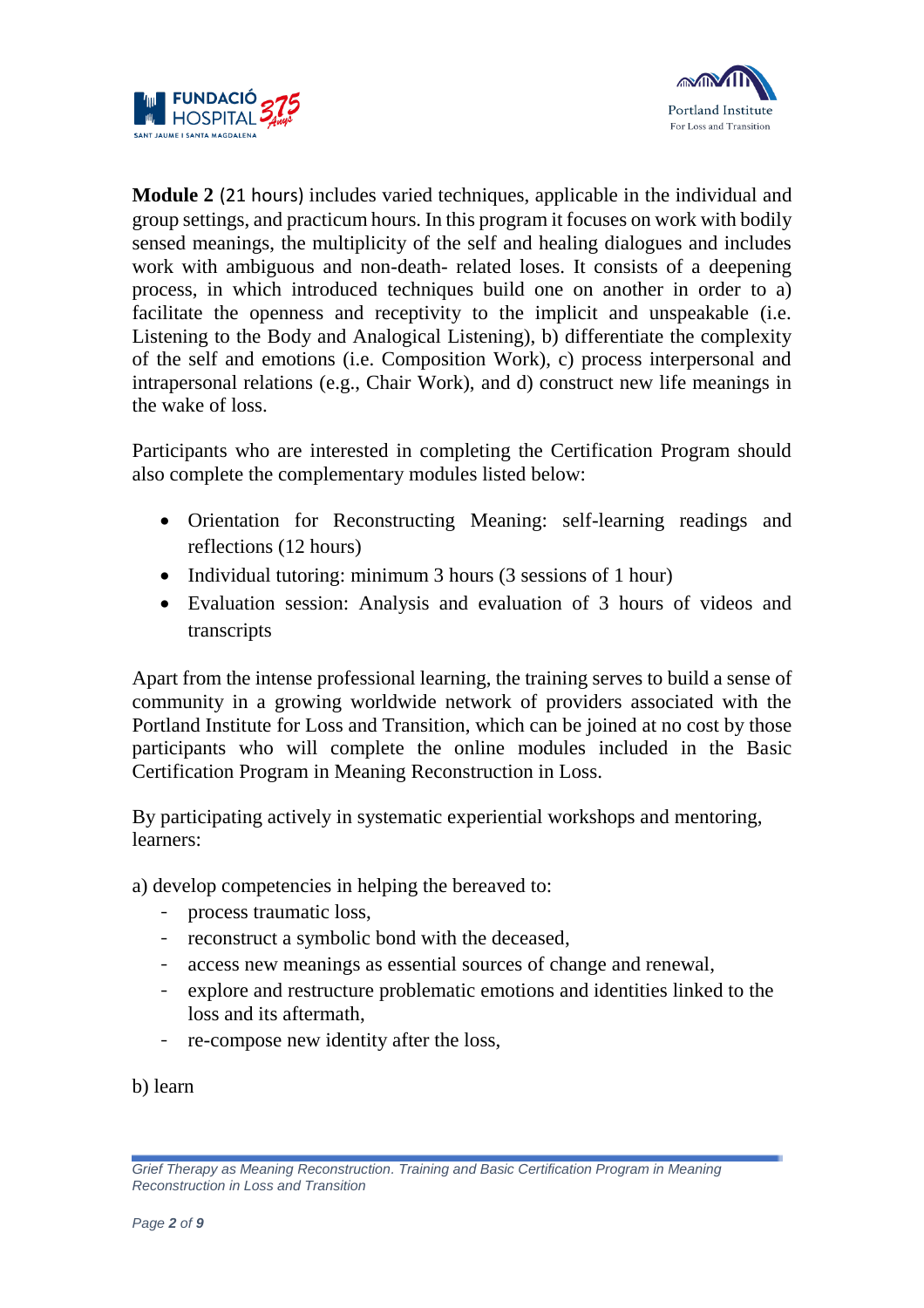



- a broad range of useful, applicable techniques to process grief in individual and group settings,
- different forms of dialogue to process grief,
- art based methods to work with loss in grief therapy,
- to process their own grief, deepening emotional awareness, presence and enhancing self-care,
- to apply knowledge and methods to particularly difficult losses, such as suicide, traumatic death, and loss of a child or a couple.

### **Substantiation:**

As contemporary models of bereavement have become more nuanced and empirically informed, so too have the practices available to grief counselors and therapists.

Participation at Grief Therapy as Meaning Reconstruction Training Course provides intense, professional training in grief therapy, counseling and bereavement support which acquaints participants with a broad range of practical techniques, as well conceptual understanding relevant to their practice.

### **Participants :**

The program is aimed at all health professionals interested in grief and loss care: psychologists, doctors, nurses, social workers, among others.

### **Methodology:**

The General Methodology is based on the Experiential Learning Model (ELM)

ELM assumes that learning occurs in a cycle intersected by two dimensions: 1) Prehending or taking in or grasping information and 2) Transforming or processing information. The prehending dimension is expressed on a concrete-abstract continuum. The transforming dimension is made up of a reflective-active continuum. The opposing ends of the intersecting dimensions are called learning modes: Concrete Experience (Experiencing), Reflective Observation (Reflecting), Abstract Conceptualization (Thinking), and Active Experimentation (Applying).

*Grief Therapy as Meaning Reconstruction. Training and Basic Certification Program in Meaning Reconstruction in Loss and Transition*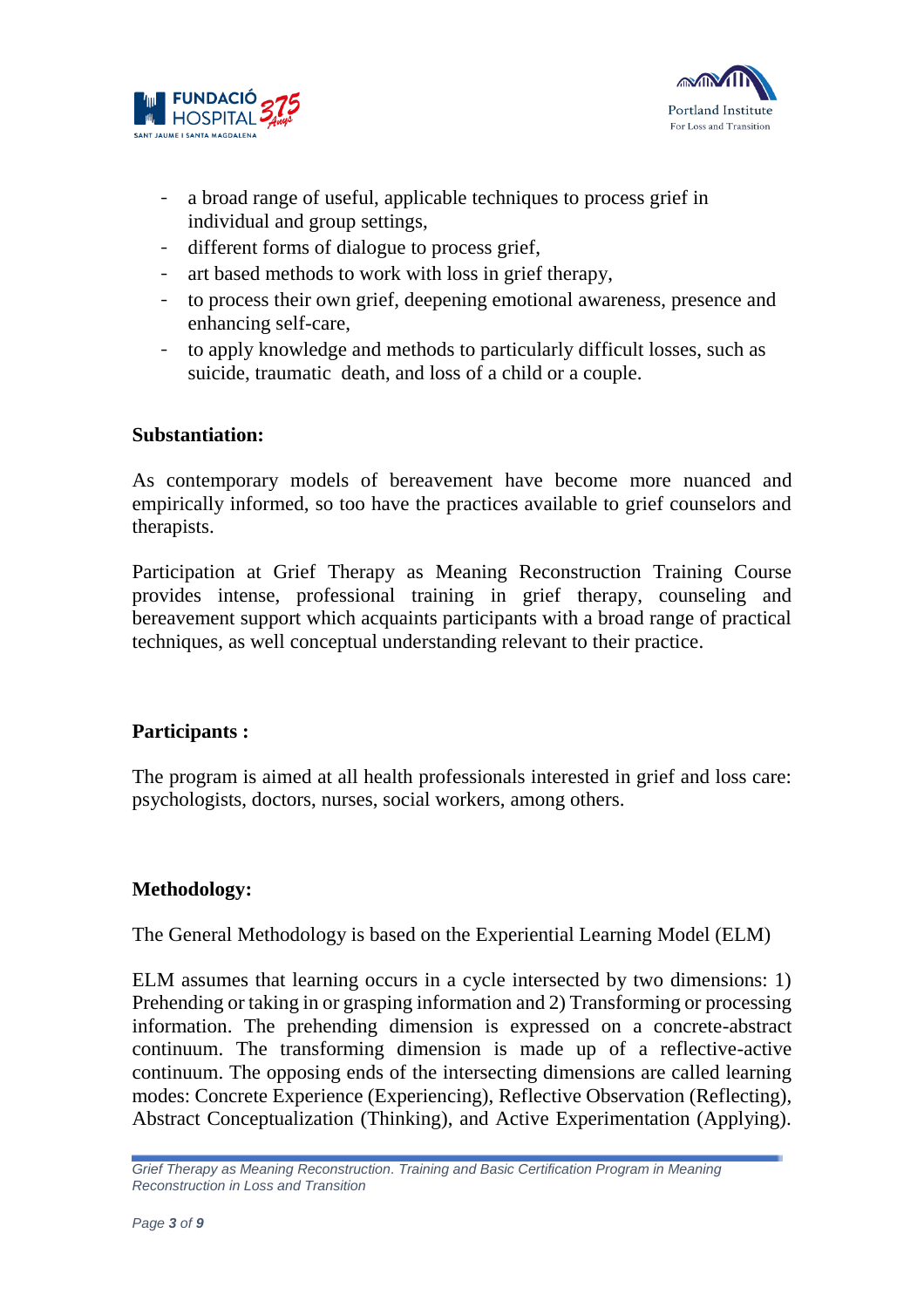



Deep learning involves all four of these modes. For this reason, all PI training involves "teaching around the circle," anchoring learning in concrete experience (e.g., clinical videos, demonstrations, case studies), promoting reflective processing (e.g., small and large group discussion), presenting abstract conceptualization (e.g., lecture and readings on theory, research and practice), and leading into active experimentation with strategies and techniques (e.g., in individual, dyadic and small group exercises). This cycle repeats several times across the course of each module.

### *Onsite Training Program Overview*

### **Module 1: Core Courses**

### **Day 1. Grief and its Complications: A Conceptual Frame for Grief Therapy**

We present contemporary models of grief, including conceptualization and diagnosis of complicated grief or prolonged grief disorder. Viewed in constructivist, narrative terms, grieving entails an attempt to reaffirm or reconstruct a world of meaning that has been challenged by loss. We will consider adaptive grieving in terms of the ability to process the "event story" of the death to make sense of it and to access the "back story" of the relationship with the deceased to restore attachment security. By extension, complicated, prolonged and traumatic grief can be conceptualized as a breakdown in these same processes. We will exemplify this perspective in videos of actual clients in grief therapy, as well as review the latest evidence supporting this meaning reconstruction model and related theories.

### **Day 2. Processing the 'Event Story' of the Loss: Trauma-informed Interventions**

In Day 2, participants first practice establishing a therapeutic sense of presence to the client's processes as well as their own, and also recognize factors that impede this mindful stance. They then learn how to help clients voice and integrate the narrative of the loss and mine its meaning for their ongoing life in its aftermath. Working in small groups, participants practice how to reinforce emotion regulation, prevent re-traumatization, and foster the construction of a more coherent narrative in which the event story of the loss can be included in a new way. Several additional techniques to assist in the reconstruction of meaning in the

*Grief Therapy as Meaning Reconstruction. Training and Basic Certification Program in Meaning Reconstruction in Loss and Transition*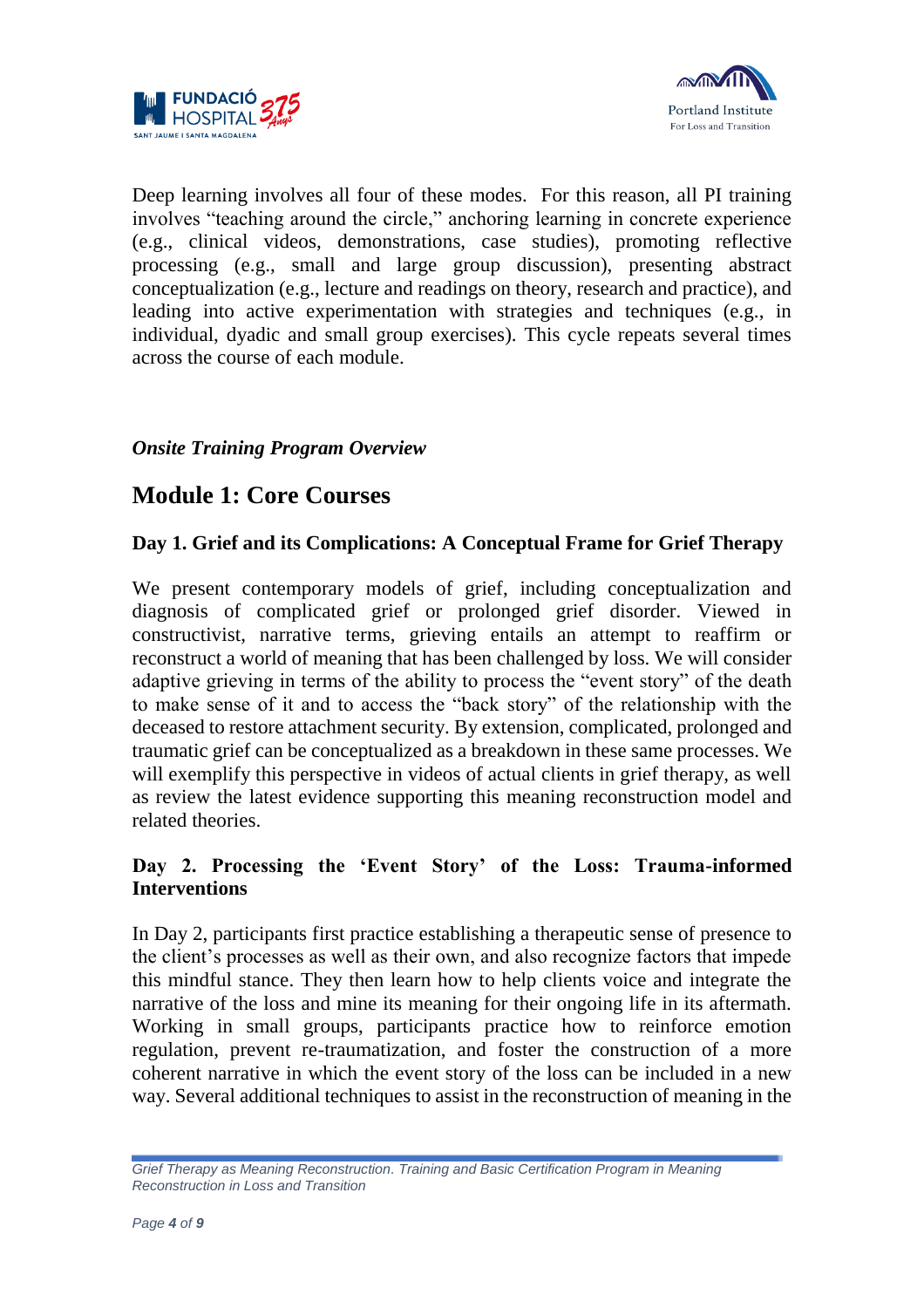



loss are considered, clearing a space for renewing and revising the continuing bond with the deceased and opening a path to a stronger sense of self.

### **Day 3. Accessing the 'Back Story" of the Relationship: Attachment-informed Interventions**

Reconstruction of one's life and identity in loss and transition is closely related to the reconstruction of the relationship with the deceased, in a new symbolic form. Anchoring our conceptualization in a continuing bonds model of coping with loss, we'll then consider how to utilize ongoing attachment to the deceased as a resource in grief therapy, while also assessing forms of bonding that are associated with prolonged suffering. Participants learn how to explore the complexity of this relation, drawing on such techniques as Introducing the Loved One, Correspondence with the deceased, and the Life Imprint. These techniques are applicable in group and individual settings.

*Specific methodology Module 1:* 

- Lecture and discussion
- Clinical video
- Live demonstration
- Case study
- Small group practice

### **Module 2. Re-composing the self in loss and transition**

### **Day 4. Accessing the wisdom of the body: Work with implicit meaning in grief therapy**

At a deep sensed level, we know more than we can say, so that grief therapists often must assist a client in the delicate process of meaning symbolization, in which an attitude of 'not knowing' and curiosity can be an entrance to the 'knowing body.' The body carries the implicit sensed seeds of feelings, which can ripen into the explicit fruits of new meanings if given attention in an open, soft and patient way. This subtle process of bottom-up emergence of new meanings requires focusing on pre-verbal, somatic experiencing, which can be more easily expressed in figurative, symbolic, and metaphoric terms, rather than through a linear narrative account. This day of training coaches participants on this implicit

*Grief Therapy as Meaning Reconstruction. Training and Basic Certification Program in Meaning Reconstruction in Loss and Transition*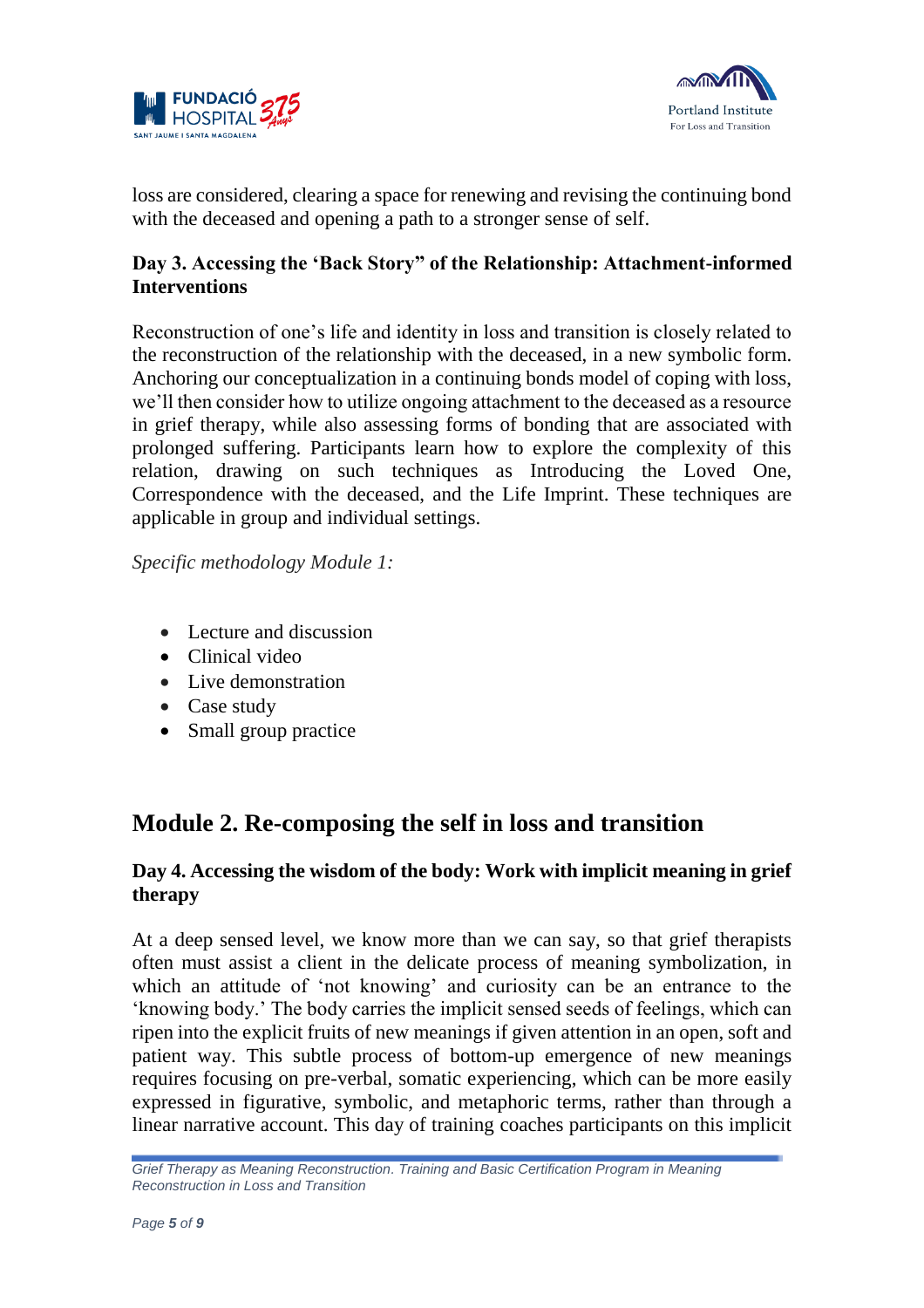



quest for meaning using Analogical Listening and related body-centered procedures and imaginative techniques, which contribute new perspectives on client needs and possibilities for recomposing their life and self in the wake of loss and transition.

### **Day 5. Re-composing the multiple self in loss and transition**

Starting from the implicit, bodily sensed level, participants learn to work with the multiplicity and complexity of the self in loss and transition. Expanding awareness of the body beyond our habitual focus, listening to the messages of vaguely sensed feelings located in different parts of the body may invite and allow less accessible, ignored parts of ourselves ("I-positions" in the language of Dialogical Self Theory or DST) to be recognized, validated, and recruited to support adaptation to a changed life. Participants will learn to use Composition Work to differentiate those aspects of their identity and social world involved in the loss and transition, explore their relations (e.g. internal and external conflicts) and experiment with possibilities for their reorganization (e.g. possible integration). Differentiation of a broad range of self-aspects involved in the process of adaptation can then reveal a need for the further processing of relations between these elements in a transformative dialogue.

### **Day 6. Healing dialogues: Addressing conflicts, reconstructing the continuing bond**

In order to construct new meanings in the process of loss and transition, a variety of intra-subjective and inter-subjective relations may need to be processed and transformed in dialogue. Training in variations in chair work for addressing *internal conflict* (e.g., self-blame or ambivalence) and *unfinished business* (e.g. unfulfilled wishes or unresolved conflict with the deceased) will help participants address these common problems that complicate adaptation to loss. In addition, symbolic experiential dialogue with a growth-enhancing "promoter position" in the client's "community of self" or in relation to internalized significant others. Alternative formats for fostering this dialogue will also be considered such as therapeutic correspondence and journaling.

*Grief Therapy as Meaning Reconstruction. Training and Basic Certification Program in Meaning Reconstruction in Loss and Transition*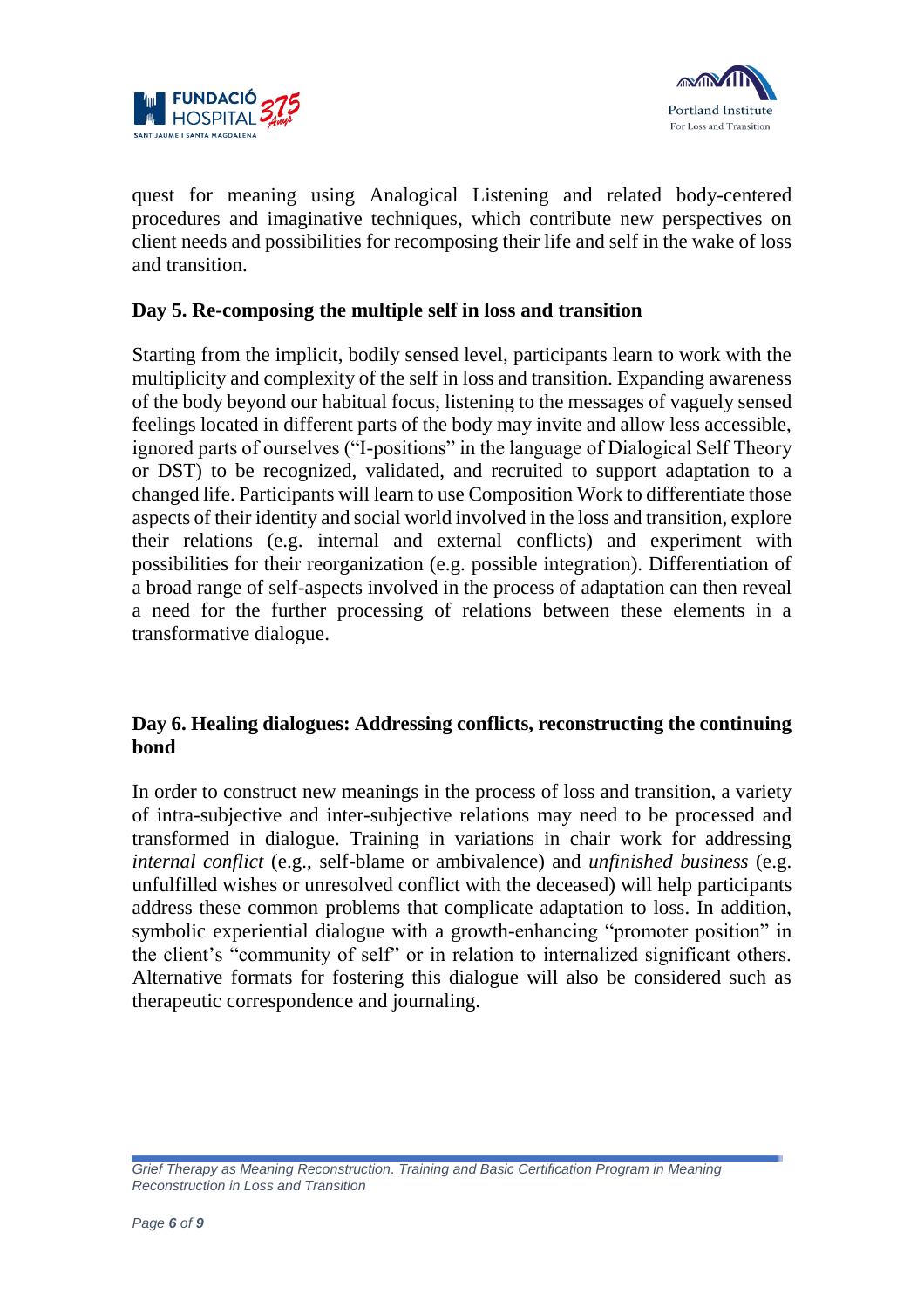



*Specific methodology Module 2:*

- Lecture and discussion
- Clinical video
- Live demonstration
- Case study
- Small group practice
- Practicum with close supervision by PI faculty

### **Complementary modules**

- Guidance for Reconstructing Meaning: self-learning readings and reflections
- Individual tutoring: minimum 3 hours
- Evaluation Session: Analyzing and Evaluating Videos and Transcripts

The complementary modules will have the participation of collaborating professors from the Portland Institute for Loss and Transition.

For more information, visit the Portland Institute for Loss and Transition website [www.portlandinstitute.org](http://www.portlandinstitute.org/)

### *Certification and accreditation*

The requirement to have the Certification in Bereavement Therapy as Reconstruction of Meaning from the Portland Institute for Loss and Transition is to have completed the 2 main modules, as well as the 3 complementary modules.

*Participants who have the Basic Certification and who meet the criteria of professionalism in their discipline and country may be included in the Portland Institute's Global Provider Network.*

The program of Training and Certification in Bereavement Therapy as Reconstruction of Significance has the recognition of Activity of Health Interest (RIS) issued by the Departament de Salut de Generalitat de Catalunya with registration number 9002E/87/2019 and is accredited with 5.0 credits by the

*Grief Therapy as Meaning Reconstruction. Training and Basic Certification Program in Meaning Reconstruction in Loss and Transition*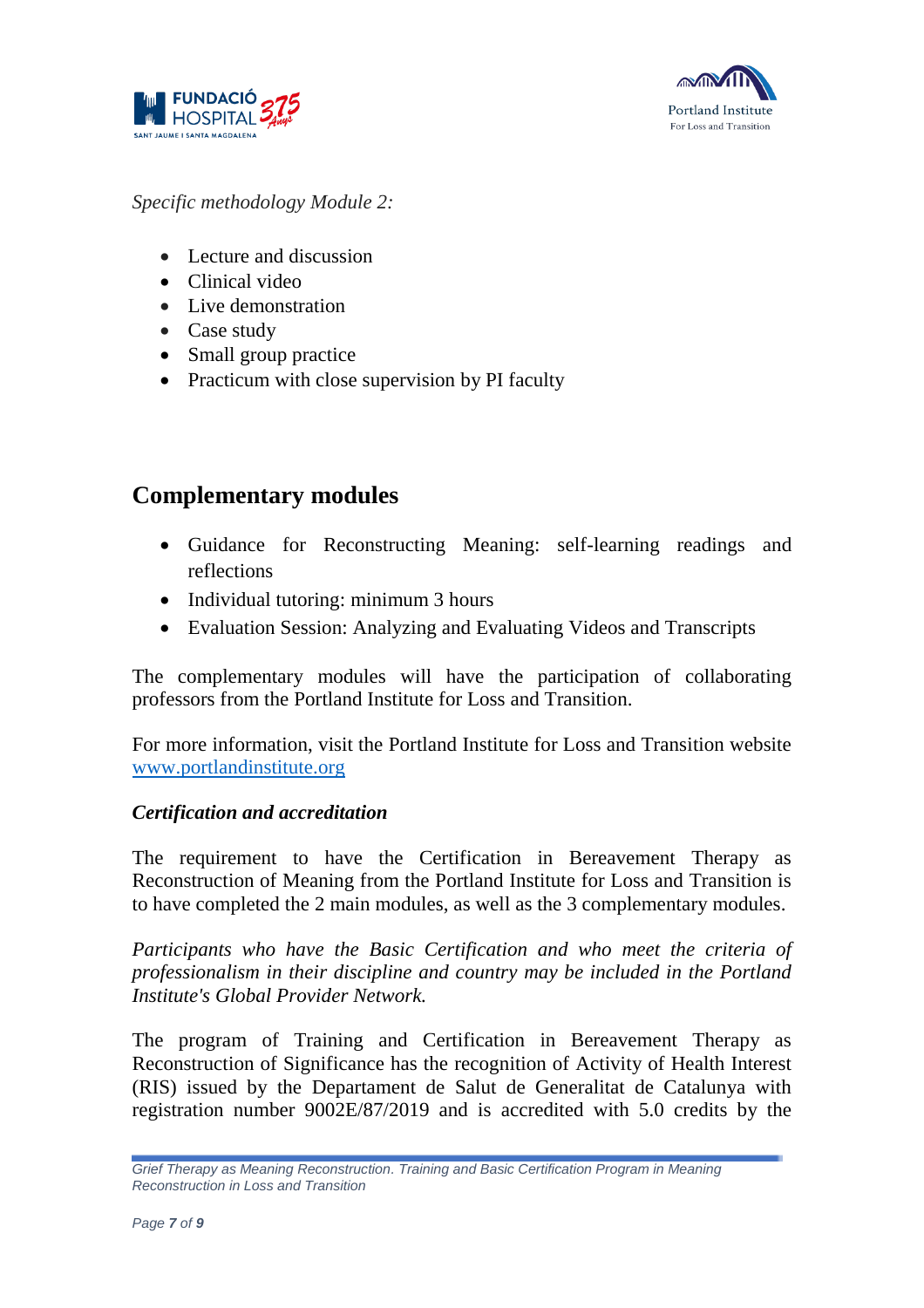



Catalan Council for the Continuing Education of Health Professionals (09/025079- PG).

When you have completed each program, you will be accredited by the corresponding Portland Institute, Basic Certification or Specialized Certification. Once you have completed both programs, you have the possibility of obtaining accreditation as a university expert.

### *Price*

The Training and Certification Program in Bereavement Therapy as Reconstruction of Significance includes 2 basic modules (6 days) and 3 complementary modules.

#### **Price 2.640€ - 10% discount for early registration**

This training (60 hours) can be subsidized through the FUNDAE. **Fundación Estatal** 

Go to [www.fundaciohospital.org](http://www.fundaciohospital.org/) for more information about prices and annual calendar of modules and training programs, or write to [inscripcionspi@fundaciohospital.org](mailto:inscripcionspi@fundaciohospital.org)

#### *Calendar*

In this first edition, this programme is taught in Barcelona but is working to make it in other cities in Spain and Portugal

Programme and basic certification PI

BARCELONA Module 1 November 2019 Module 2 June 2020

Complementary courses between November 2019 and June 2020

#### **For further inquiries,:**

*Grief Therapy as Meaning Reconstruction. Training and Basic Certification Program in Meaning Reconstruction in Loss and Transition*